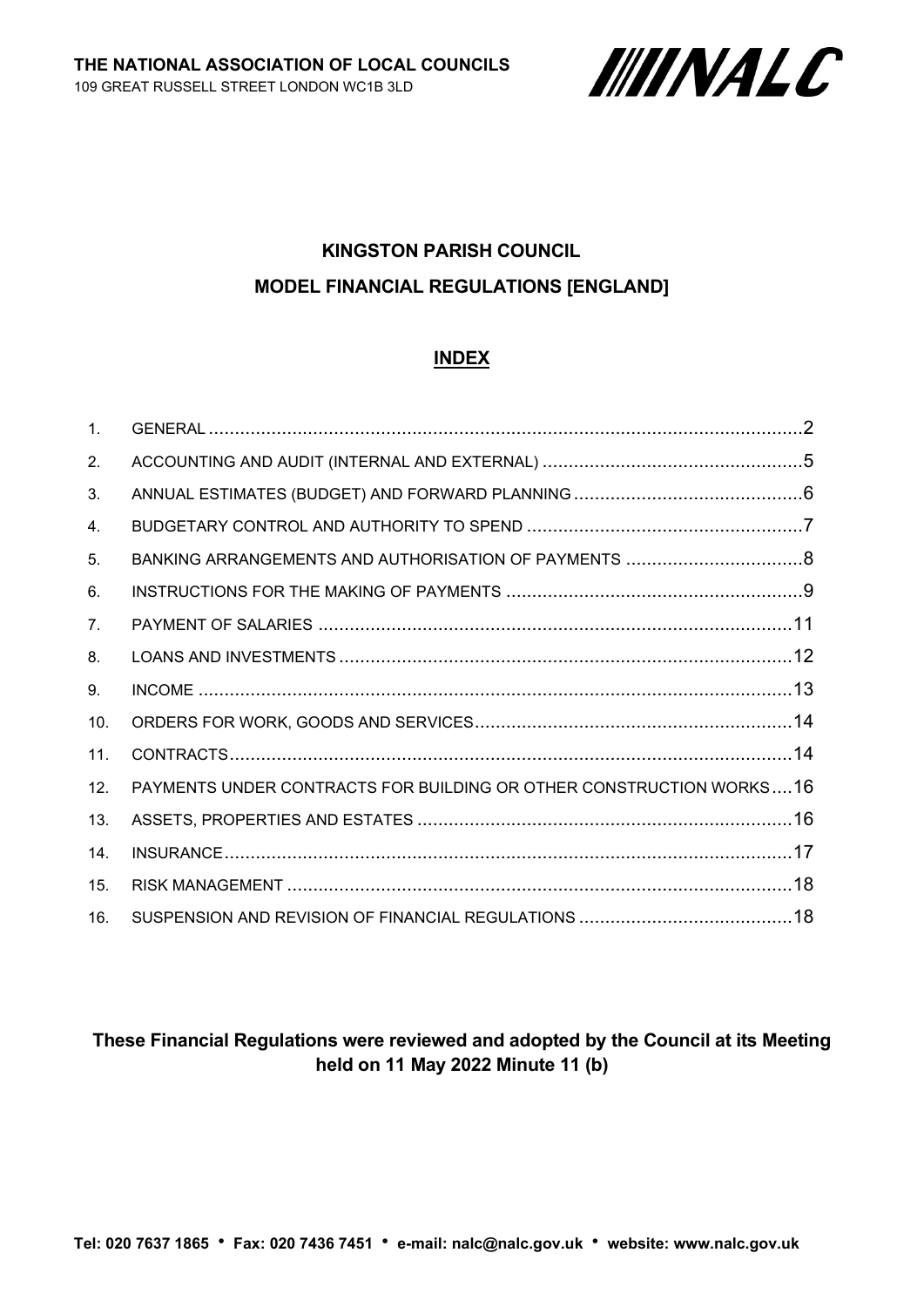### <span id="page-1-0"></span>**1. GENERAL**

- 1.1. These financial regulations govern the conduct of financial management by the council and may only be amended or varied by resolution of the council. Financial regulations are one of the council's three governing policy documents providing procedural guidance for members and officers. Financial regulations must be observed in conjunction with the council's standing orders<sup>1</sup> and any individual financial regulations relating to contracts.
- 1.2. The council is responsible in law for ensuring that its financial management is adequate and effective and that the council has a sound system of internal control which facilitates the effective exercise of the council's functions, including arrangements for the management of risk.
- 1.3. The council's accounting control systems must include measures:
	- for the timely production of accounts;
	- that provide for the safe and efficient safeguarding of public money:
	- to prevent and detect inaccuracy and fraud; and
	- identifying the duties of officers.
- 1.4. These financial regulations demonstrate how the council meets these responsibilities and requirements.
- 1.5. At least once a year, prior to approving the Annual Governance Statement, the council must review the effectiveness of its system of internal control which shall be in accordance with proper practices.
- 1.6. Deliberate or wilful breach of these Regulations by an employee may give rise to disciplinary proceedings.
- 1.7. Members of Council are expected to follow the instructions within these Regulations and not to entice employees to breach them. Failure to follow instructions within these Regulations brings the office of councillor into disrepute.
- 1.8. The Responsible Financial Officer (RFO) holds a statutory office to be appointed by the council. The Clerk has been appointed as RFO for this council and these regulations will apply accordingly.
- 1.9. The RFO;
	- acts under the policy direction of the council;
	- administers the council's financial affairs in accordance with all Acts, Regulations and proper practices;

<sup>1</sup> Model Standing Orders for Councils (2018 Edition) is available from NALC (©NALC2018) s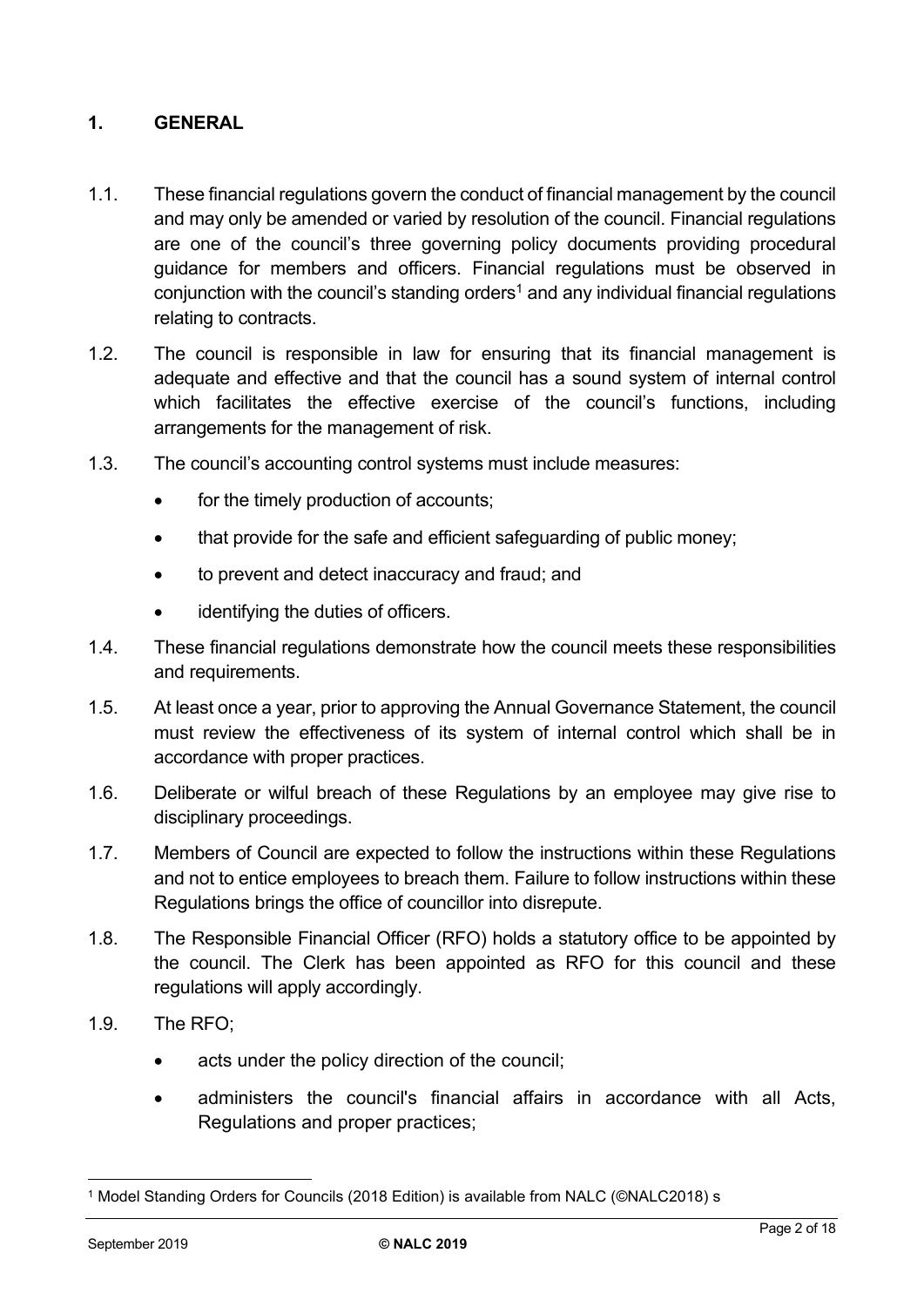- determines on behalf of the council its accounting records and accounting control systems;
- ensures the accounting control systems are observed;
- maintains the accounting records of the council up to date in accordance with proper practices;
- assists the council to secure economy, efficiency and effectiveness in the use of its resources; and
- produces financial management information as required by the council.
- 1.10. The accounting records determined by the RFO shall be sufficient to show and explain the council's transactions and to enable the RFO to ensure that any income and expenditure account and statement of balances, or record of receipts and payments and additional information, as the case may be, or management information prepared for the council from time to time comply with the Accounts and Audit Regulations.
- 1.11. The accounting records determined by the RFO shall in particular contain:
	- entries from day to day of all sums of money received and expended by the council and the matters to which the income and expenditure or receipts and payments account relate;
	- a record of the assets and liabilities of the council; and
	- wherever relevant, a record of the council's income and expenditure in relation to claims made, or to be made, for any contribution, grant or subsidy.
- 1.12. The accounting control systems determined by the RFO shall include:
	- procedures to ensure that the financial transactions of the council are recorded as soon as reasonably practicable and as accurately and reasonably as possible;
	- procedures to enable the prevention and detection of inaccuracies and fraud and the ability to reconstruct any lost records;
	- identification of the duties of officers dealing with financial transactions and division of responsibilities of those officers in relation to significant transactions;
	- procedures to ensure that uncollectable amounts, including any bad debts are not submitted to the council for approval to be written off except with the approval of the RFO and that the approvals are shown in the accounting records; and
	- measures to ensure that risk is properly managed.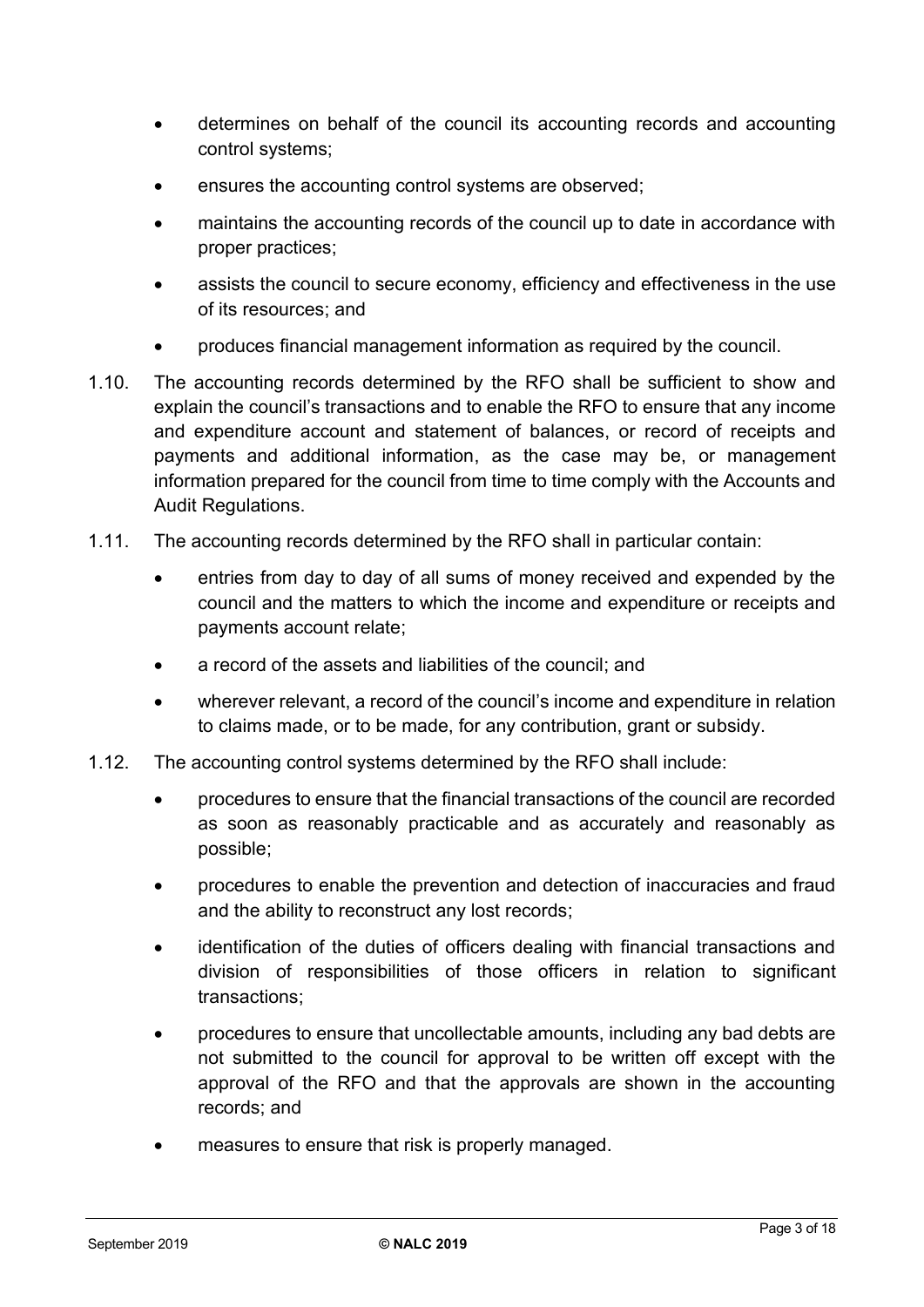- 1.13. The council is not empowered by these Regulations or otherwise to delegate certain specified decisions. In particular any decision regarding:
	- setting the final budget or the precept (council tax requirement);
	- approving accounting statements;
	- approving an annual governance statement;
	- borrowing;
	- writing off bad debts;
	- declaring eligibility for the General Power of Competence; and
	- addressing recommendations in any report from the internal or external auditors,

shall be a matter for the full council only.

- 1.14. In addition, the council must:
	- determine and keep under regular review the bank mandate for all council bank accounts;
	- approve any grant or a single commitment in excess of £5,000; and
	- in respect of the annual salary for any employee have regard to recommendations about annual salaries of employees made by the relevant committee in accordance with its terms of reference.
- 1.15. In these financial regulations, references to the Accounts and Audit Regulations or 'the regulations' shall mean the regulations issued under the provisions of section 27 of the Audit Commission Act 1998, or any superseding legislation, and then in force unless otherwise specified.

<span id="page-3-0"></span>In these financial regulations the term 'proper practice' or 'proper practices' shall refer to guidance issued in *Governance and Accountability for Local Councils - a Practitioners' Guide (England)* issued by the Joint Practitioners Advisory Group (JPAG), available from the websites of NALC and the Society for Local Council Clerks (SLCC).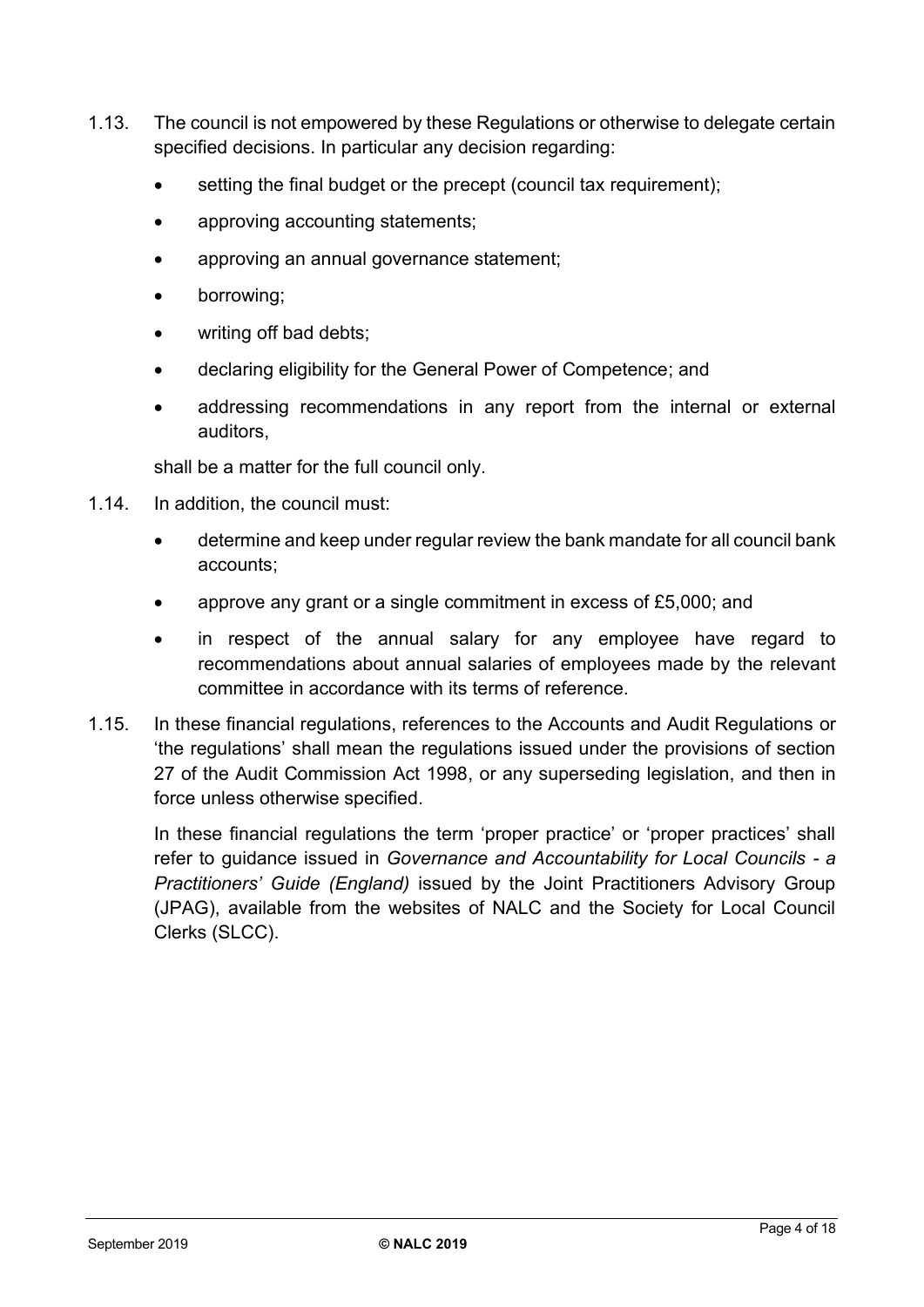## **2. ACCOUNTING AND AUDIT (INTERNAL AND EXTERNAL)**

- 2.1. All accounting procedures and financial records of the council shall be determined by the RFO in accordance with the Accounts and Audit Regulations, appropriate guidance and proper practices.
- 2.2. On a regular basis, at least once in each quarter, and at each financial year end, a member other than the Chairman shall be appointed to verify bank reconciliations (for all accounts) produced by the RFO. The member shall sign the reconciliations and the original bank statements (or similar document) as evidence of verification. This activity shall on conclusion be reported, including any exceptions, to and noted by the council.
- 2.3. The RFO shall complete the annual statement of accounts, annual report, and any related documents of the council contained in the Annual Return (as specified in proper practices) as soon as practicable after the end of the financial year and having certified the accounts shall submit them and report thereon to the council within the timescales set by the Accounts and Audit Regulations.
- 2.4. The council shall ensure that there is an adequate and effective system of internal audit of its accounting records, and of its system of internal control in accordance with proper practices. Any officer or member of the council shall make available such documents and records as appear to the council to be necessary for the purpose of the audit and shall, as directed by the council, supply the RFO, internal auditor, or external auditor with such information and explanation as the council considers necessary for that purpose.
- 2.5. The internal auditor shall be appointed by and shall carry out the work in relation to internal controls required by the council in accordance with proper practices.
- 2.6. The internal auditor shall:
	- be competent and independent of the financial operations of the council:
	- report to council in writing, or in person, on a regular basis with a minimum of one annual written report during each financial year;
	- to demonstrate competence, objectivity and independence, be free from any actual or perceived conflicts of interest, including those arising from family relationships; and
	- have no involvement in the financial decision making, management or control of the council.
- 2.7. Internal or external auditors may not under any circumstances:
	- perform any operational duties for the council;
	- initiate or approve accounting transactions; or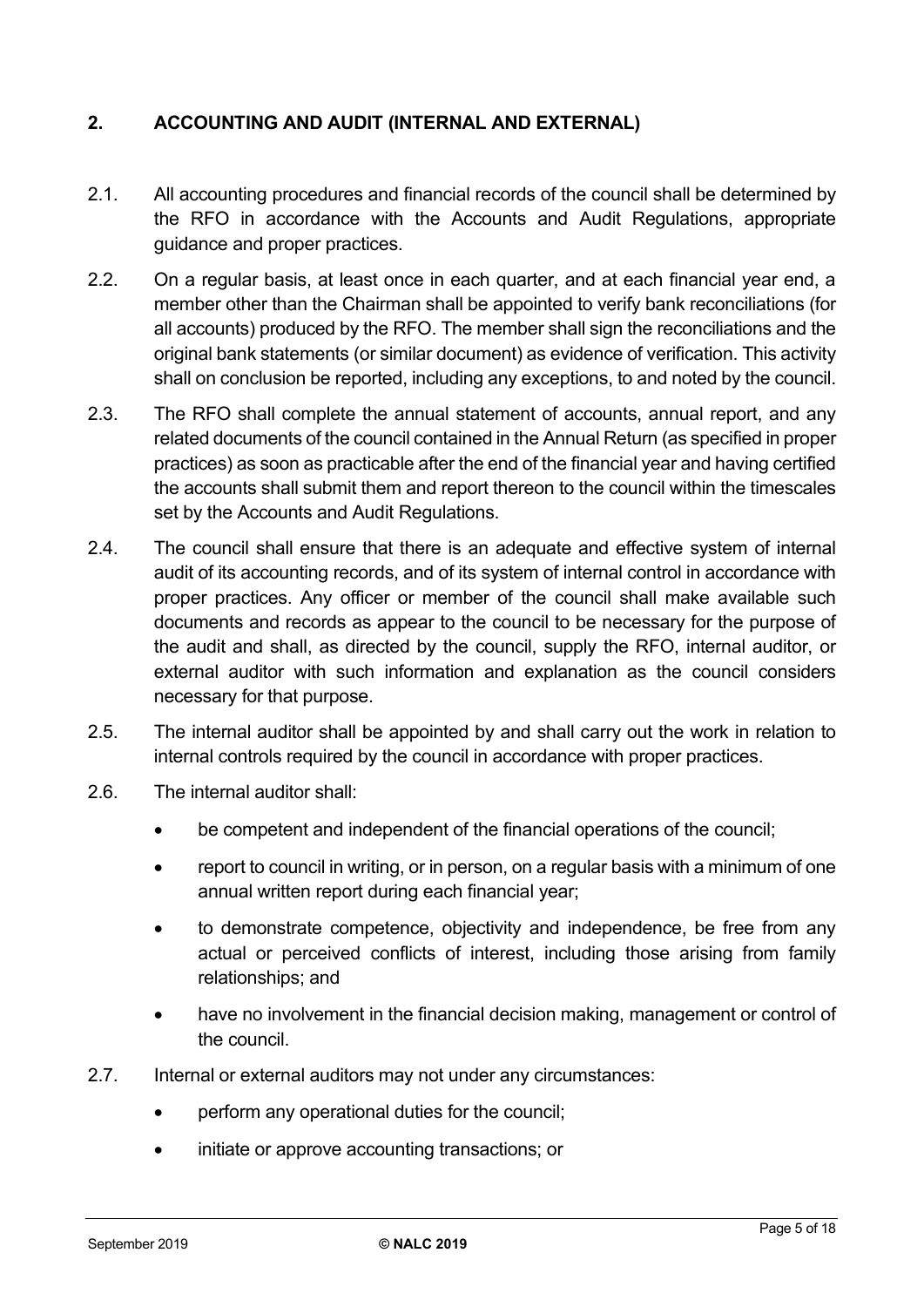- direct the activities of any council employee, except to the extent that such employees have been appropriately assigned to assist the internal auditor.
- 2.8. For the avoidance of doubt, in relation to internal audit the terms 'independent' and 'independence' shall have the same meaning as is described in proper practices.
- 2.9. The RFO shall make arrangements for the exercise of electors' rights in relation to the accounts including the opportunity to inspect the accounts, books, and vouchers and display or publish any notices and statements of account required by Audit Commission Act 1998, or any superseding legislation, and the Accounts and Audit Regulations.
- 2.10. The RFO shall, without undue delay, bring to the attention of all councillors any correspondence or report from internal or external auditors.

## <span id="page-5-0"></span>**3. ANNUAL ESTIMATES (BUDGET) AND FORWARD PLANNING**

- 3.1. The RFO must each year, by no later than November, prepare detailed estimates of all receipts and payments including the use of reserves and all sources of funding for the following financial year in the form of a budget to be considered by the council.
- 3.2. The council shall consider annual budget proposals in relation to the council's annual forecast of revenue and capital receipts and payments including recommendations for the use of reserves and sources of funding and update the forecast accordingly.
- 3.3. The council shall fix the precept (council tax requirement), and relevant basic amount of council tax to be levied for the ensuing financial year not later than by the end of January each year. The RFO shall issue the precept to the billing authority and shall supply each member with a copy of the approved annual budget.
- <span id="page-5-1"></span>3.4. The approved annual budget shall form the basis of financial control for the ensuing year.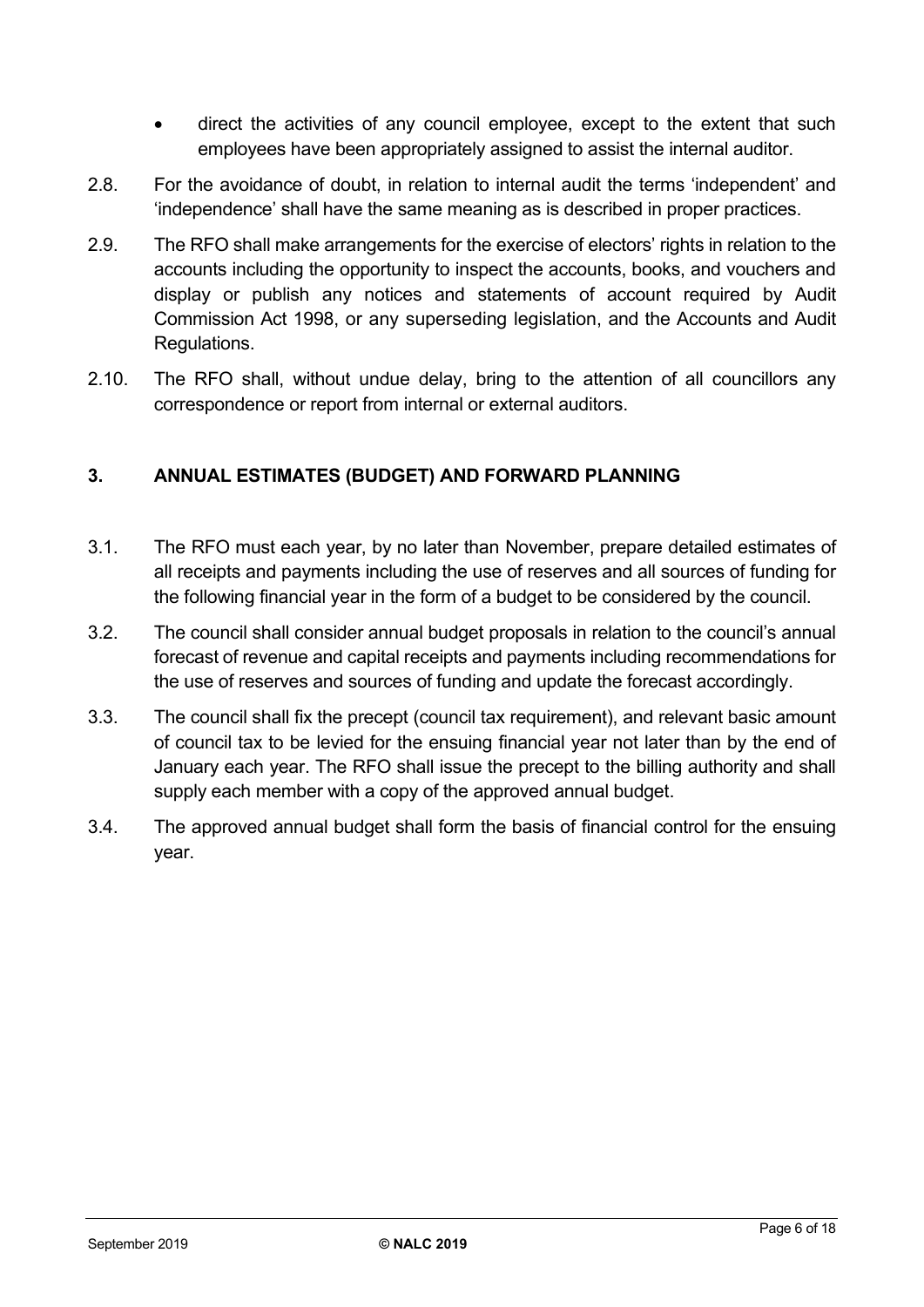# **4. BUDGETARY CONTROL AND AUTHORITY TO SPEND**

- 4.1. Expenditure on revenue items may be authorised up to the amounts included for that class of expenditure in the approved budget. This authority is to be determined by:
	- the council for all items over £5,000;
	- a duly delegated committee of the council for items over £750; or
	- the Clerk, in conjunction with Chairman of Council or Chairman of the appropriate committee, for any items below £750.

Such authority is to be evidenced by a minute or by an authorisation slip duly signed by the Clerk, and where necessary also by the appropriate Chairman.

Contracts may not be disaggregated to avoid controls imposed by these regulations.

- 4.2. No expenditure may be authorised that will exceed the amount provided in the revenue budget for that class of expenditure other than by resolution of the council, or duly delegated committee. During the budget year and with the approval of council having considered fully the implications for public services, unspent and available amounts may be moved to other budget headings or to an earmarked reserve as appropriate ('virement').
- 4.3. Unspent provisions in the revenue or capital budgets for completed projects shall not be carried forward to a subsequent year.
- 4.4. The salary budgets are to be reviewed at least annually in November for the following financial year and such review shall be evidenced by a hard copy schedule signed by the Clerk and the Chairman of Council or relevant committee. The RFO will inform committees of any changes impacting on their budget requirement for the coming year in good time.
- 4.5. In cases of extreme risk to the delivery of council services, the clerk may authorise revenue expenditure on behalf of the council which in the clerk's judgement it is necessary to carry out. Such expenditure includes repair, replacement or other work, whether or not there is any budgetary provision for the expenditure, subject to a limit of £750. The Clerk shall report such action to the chairman as soon as possible and to the council as soon as practicable thereafter.
- 4.6. No expenditure shall be authorised in relation to any capital project and no contract entered into or tender accepted involving capital expenditure unless the council is satisfied that the necessary funds are available and the requisite borrowing approval has been obtained.
- 4.7. All capital works shall be administered in accordance with the council's standing orders and financial regulations relating to contracts.
- 4.8. The RFO shall regularly provide the council with a statement of receipts and payments to date under each head of the budgets, comparing actual expenditure to the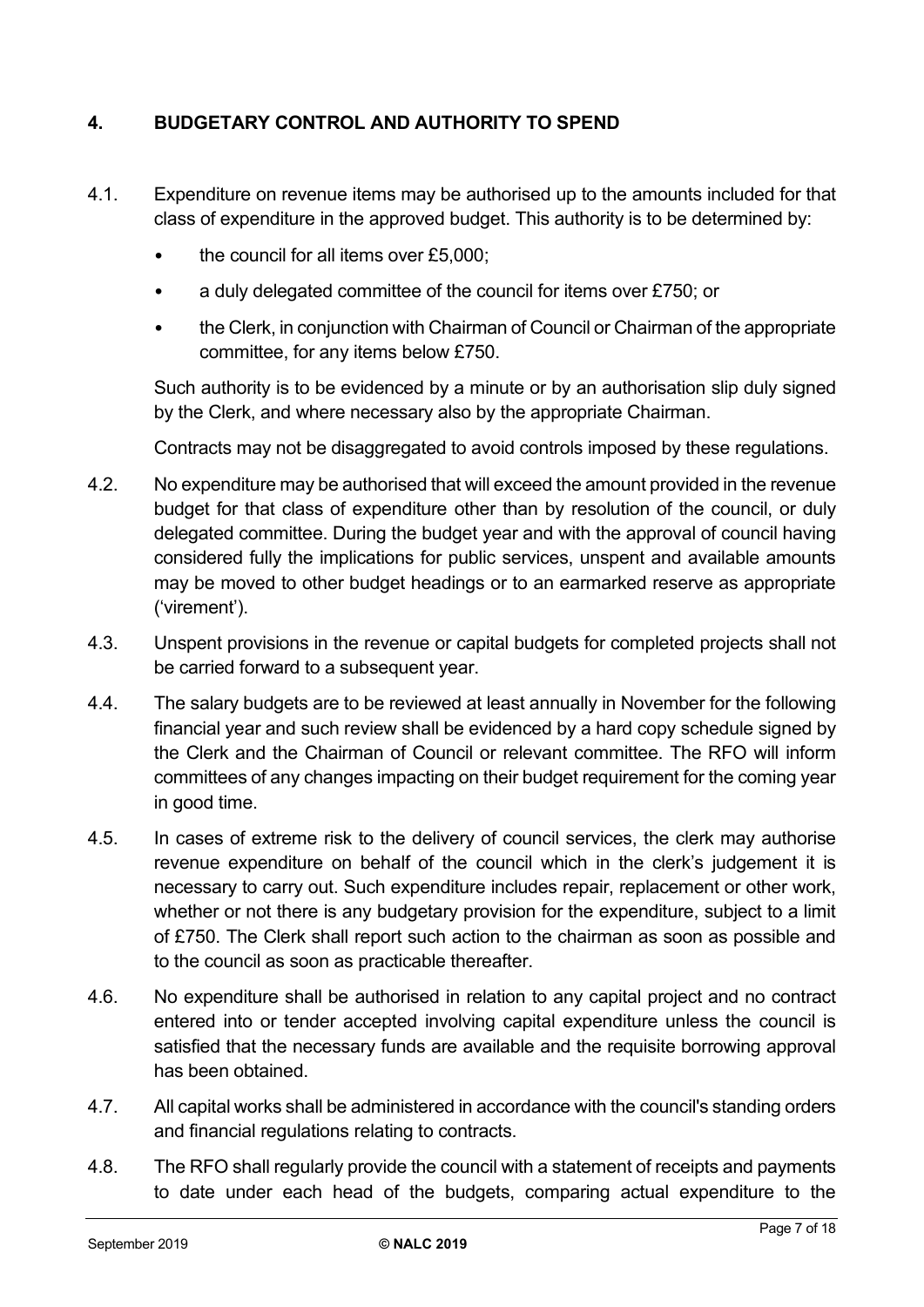appropriate date against that planned as shown in the budget. These statements are to be prepared at least at the end of each financial quarter and shall show explanations of material variances. For this purpose, "material" shall be in excess of 15% of the budget.

4.9. Changes in earmarked reserves shall be approved by council as part of the budgetary control process.

## <span id="page-7-0"></span>**5. BANKING ARRANGEMENTS AND AUTHORISATION OF PAYMENTS**

- 5.1. The council's banking arrangements, including the bank mandate, shall be made by the RFO and approved by the council; banking arrangements may not be delegated to a committee. They shall be regularly reviewed for safety and efficiency.
- 5.2. The RFO shall prepare a schedule of payments requiring authorisation, forming part of the Agenda for the Meeting and, together with the relevant invoices, present the schedule to council. The council / committee shall review the schedule for compliance and, having satisfied itself shall authorise payment by a resolution of the council. The approved schedule shall be ruled off and initialled by the Chairman of the Meeting. A detailed list of all payments shall be disclosed within or as an attachment to the minutes of the meeting at which payment was authorised. Personal payments (including salaries, wages, expenses and any payment made in relation to the termination of a contract of employment) may be summarised to remove public access to any personal information.
- 5.3. All invoices for payment shall be examined, verified and certified by the RFO to confirm that the work, goods or services to which each invoice relates has been received, carried out, examined and represents expenditure previously approved by the council.
- 5.4. The RFO shall examine invoices for arithmetical accuracy and analyse them to the appropriate expenditure heading. The RFO shall take all steps to pay all invoices submitted, and which are in order, at the next available council meeting.
- 5.5. The Clerk and RFO shall have delegated authority to authorise the payment of items only in the following circumstances:
	- a) If a payment is necessary to avoid a charge to interest under the Late Payment of Commercial Debts (Interest) Act 1998, and the due date for payment is before the next scheduled Meeting of council, where the Clerk and RFO certify that there is no dispute or other reason to delay payment, provided that a list of such payments shall be submitted to the next appropriate meeting of council;
	- b) An expenditure item authorised under 5.6 below (continuing contracts and obligations) provided that a list of such payments shall be submitted to the next appropriate meeting of council; or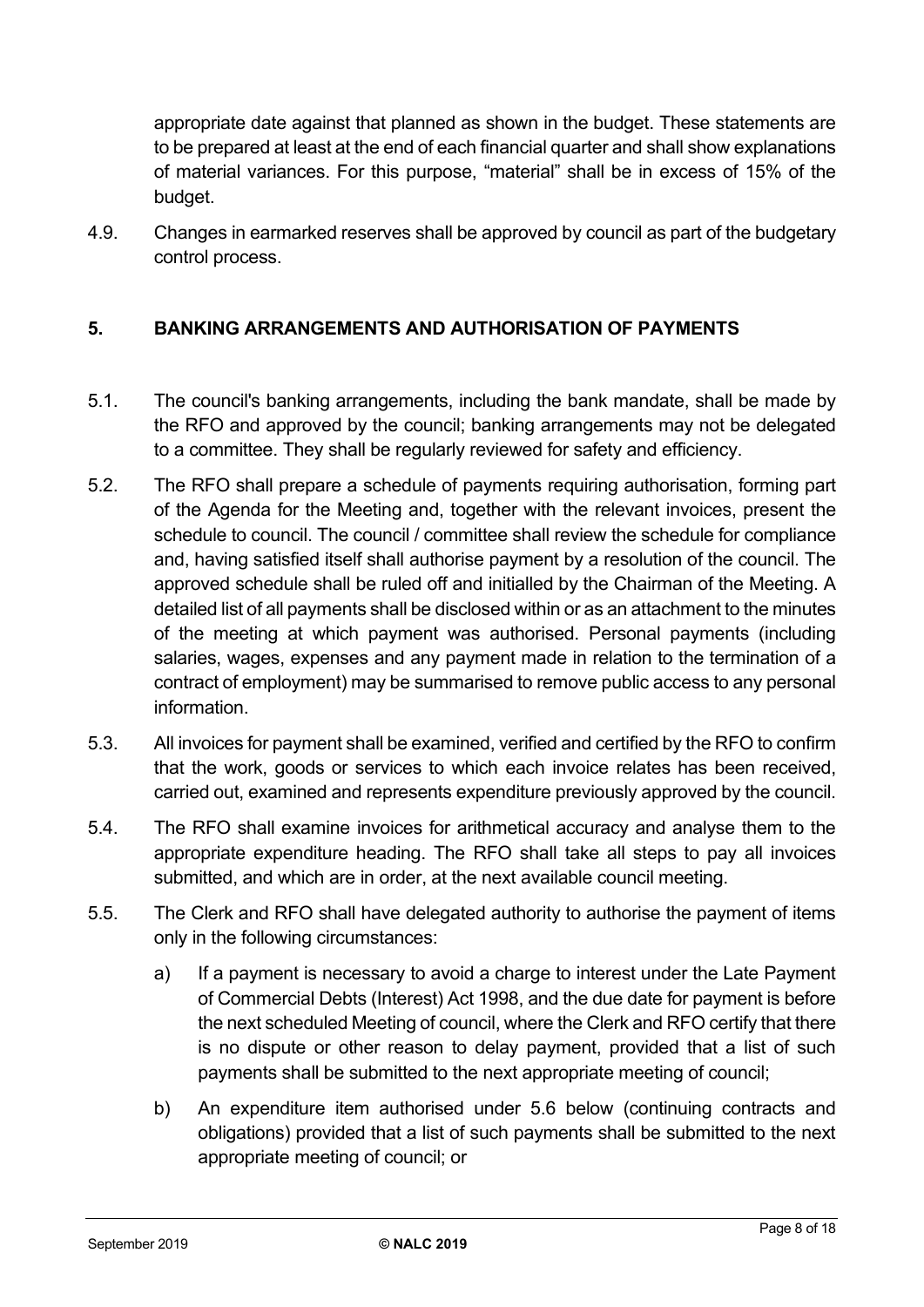- c) fund transfers within the councils banking arrangements up to the sum of £10,000, provided that a list of such payments shall be submitted to the next appropriate meeting of council.
- 5.6. For each financial year the Clerk and RFO shall draw up a list of due payments which arise on a regular basis as the result of a continuing contract, statutory duty, or obligation (such as but not exclusively) Salaries, PAYE and NI, Superannuation Fund and regular maintenance contracts and the like for which council may authorise payment for the year provided that the requirements of regulation 4.1 (Budgetary Controls) are adhered to, provided also that a list of such payments shall be submitted to the next appropriate meeting of council.
- 5.7. A record of regular payments made under 5.6 above shall be drawn up and be signed by two members on each and every occasion when payment is authorised - thus controlling the risk of duplicated payments being authorised and / or made.
- 5.8. In respect of grants a duly authorised committee shall approve expenditure within any limits set by council and in accordance with any policy statement approved by council. Any Revenue or Capital Grant in excess of £5,000 shall before payment, be subject to ratification by resolution of the council.
- 5.9. Members are subject to the Code of Conduct that has been adopted by the council and shall comply with the Code and Standing Orders when a decision to authorise or instruct payment is made in respect of a matter in which they have a disclosable pecuniary or other interest, unless a dispensation has been granted.
- 5.10. The council will aim to rotate the duties of members in these Regulations so that onerous duties are shared out as evenly as possible over time.
- 5.11. Any changes in the recorded details of suppliers, such as bank account records, shall be approved in writing by a Member.

# <span id="page-8-0"></span>**6. INSTRUCTIONS FOR THE MAKING OF PAYMENTS**

- 6.1. The council will make safe and efficient arrangements for the making of its payments.
- 6.2. Following authorisation under Financial Regulation 5 above, the council, a duly delegated committee or, if so delegated, the Clerk or RFO shall give instruction that a payment shall be made.
- 6.3. All payments shall be affected by cheque or other instructions to the council's bankers, or otherwise, in accordance with a resolution of council.
- 6.4. Cheques or orders for payment drawn on the bank account in accordance with the schedule as presented to council or committee shall be signed by two members of council in accordance with a resolution instructing that payment. A member who is a bank signatory, having a connection by virtue of family or business relationships with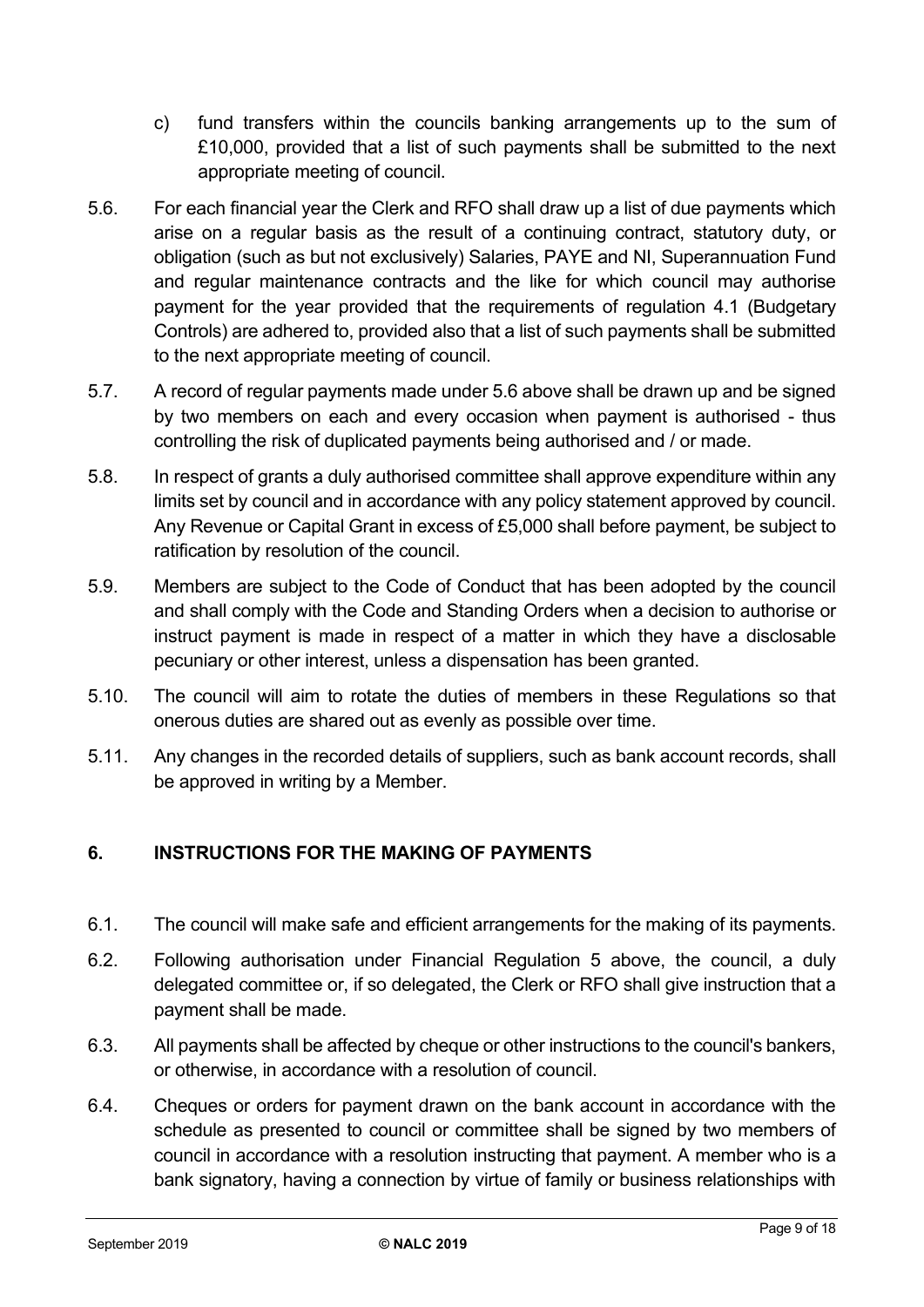the beneficiary of a payment, should not, under normal circumstances, be a signatory to the payment in question.

- 6.5. To indicate agreement of the details shown on the cheque or order for payment with the counterfoil and the invoice or similar documentation, the signatories shall each also initial the cheque counterfoil.
- 6.6. Cheques or orders for payment shall not normally be presented for signature other than at a council or committee meeting (including immediately before or after such a meeting). Any signatures obtained away from such meetings shall be reported to the council at the next convenient meeting.
- 6.7. If thought appropriate by the council, payment for utility supplies (energy, telephone and water) and any National Non-Domestic Rates may be made by variable direct debit provided that the instructions are signed by two members and any payments are reported to council as made. The approval of the use of a variable direct debit shall be renewed by resolution of the council at least every two years.
- 6.8. If thought appropriate by the council, payment for certain items (principally salaries) may be made by banker's standing order provided that the instructions are signed, or otherwise evidenced by two members are retained and any payments are reported to council as made. The approval of the use of a banker's standing order shall be renewed by resolution of the council at least every two years.
- 6.9. If thought appropriate by the council, payment for certain items may be made by BACS or CHAPS methods provided that the instructions for each payment are signed, or otherwise evidenced, by two authorised bank signatories, are retained and any payments are reported to council as made. The approval of the use of BACS or CHAPS shall be renewed by resolution of the council at least every two years.
- 6.10. If thought appropriate by the council payment for certain items may be made by internet banking transfer provided evidence is retained showing which members approved the payment.
- 6.11. Where a computer requires use of a personal identification number (PIN) or other password(s), for access to the council's records on that computer, a note shall be made of the PIN and Passwords and shall be handed to and retained by the Chairman of Council in a sealed dated envelope. This envelope may not be opened other than in the presence of two other councillors. After the envelope has been opened, in any circumstances, the PIN and / or passwords shall be changed as soon as practicable. The fact that the sealed envelope has been opened, in whatever circumstances, shall be reported to all members immediately and formally to the next available meeting of the council. This will not be required for a member's personal computer used only for remote authorisation of bank payments.
- 6.12. No employee or councillor shall disclose any PIN or password, relevant to the working of the council or its bank accounts, to any person not authorised in writing by the council or a duly delegated committee.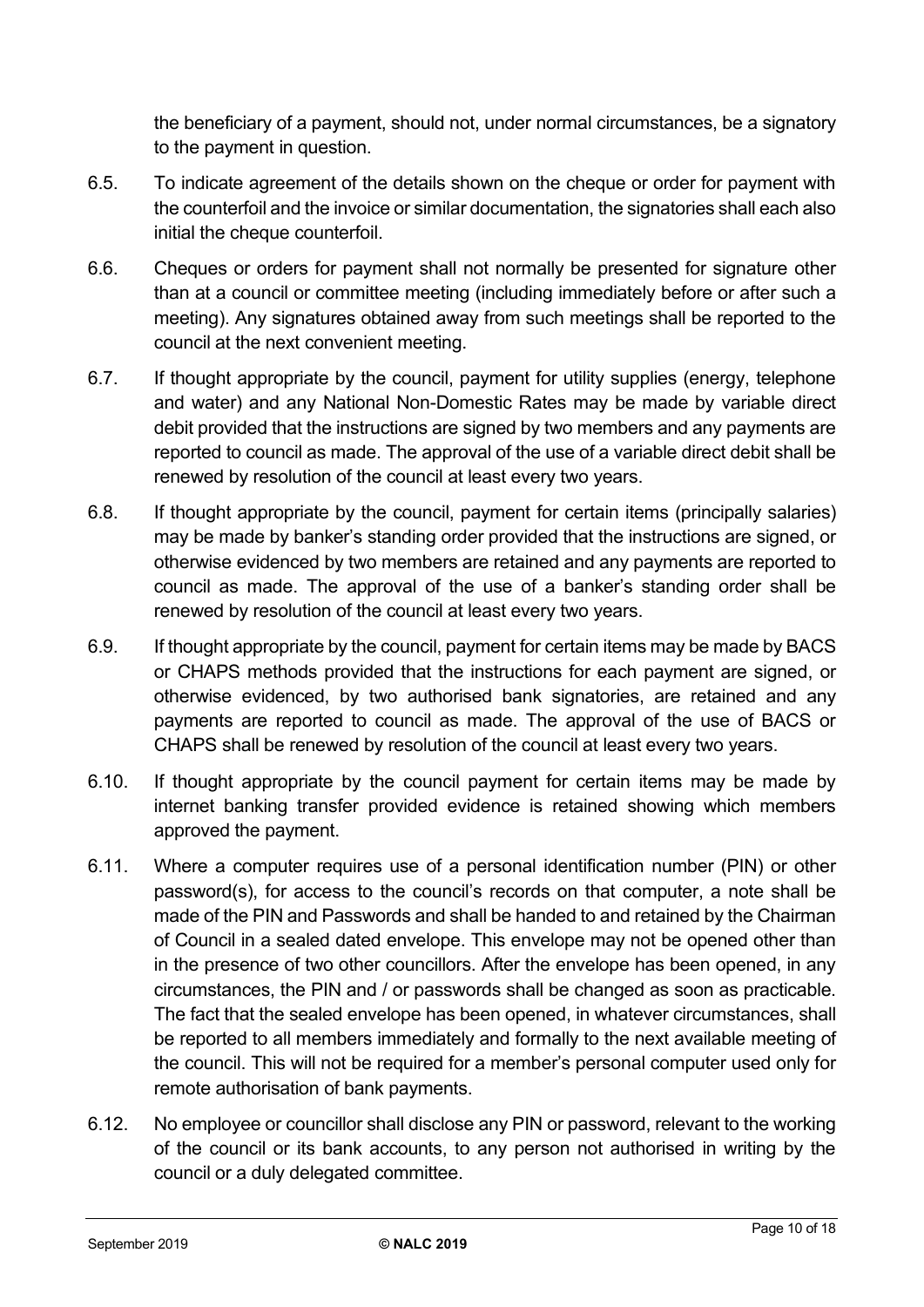- 6.13. Regular back-up copies of the records on any computer shall be made and shall be stored securely away from the computer in question, and preferably off site.
- 6.14. The council, and any members using computers for the council's financial business, shall ensure that anti-virus, anti-spyware and firewall software with automatic updates, together with a high level of security, is used.
- 6.15. Where internet banking arrangements are made with any bank, the Clerk RFO shall be appointed as the Service Administrator. The bank mandate approved by the council shall identify a number of councillors who will be authorised to approve transactions on those accounts. The bank mandate will state clearly the amounts of payments that can be instructed by the use of the Service Administrator alone, or by the Service Administrator with a stated number of approvals.
- 6.16. Access to any internet banking accounts will be directly to the access page (which may be saved under "favourites"), and not through a search engine or e-mail link. Remembered or saved passwords facilities must not be used on any computer used for council banking work. Breach of this Regulation will be treated as a very serious matter under these regulations.
- 6.17. Changes to account details for suppliers, which are used for internet banking may only be changed on written hard copy notification by the supplier and supported by hard copy authority for change signed by the Clerk RFO. A programme of regular checks of standing data with suppliers will be followed.
- 6.18. Any Debit Card issued for use will be specifically restricted to the Clerk RFO and will also be restricted to a single transaction maximum value of £750 unless authorised by council or finance committee in writing before any order is placed.
- 6.19. A pre-paid debit card may be issued to employees with varying limits. These limits will be set by the council. Transactions and purchases made will be reported to the council and authority for topping-up shall be at the discretion of the council
- 6.20. Any corporate credit card or trade card account opened by the council will be specifically restricted to use by the Clerk RFO and shall be subject to automatic payment in full at each month-end. Personal credit or debit cards of members or staff shall not be used under any circumstances.
- 6.21. The council will not maintain any form of cash float. All cash received must be banked intact. Any payments made in cash by the Clerk RFO (for example for postage or minor stationery items) shall be refunded on a regular basis, at least quarterly.

### <span id="page-10-0"></span>**7. PAYMENT OF SALARIES**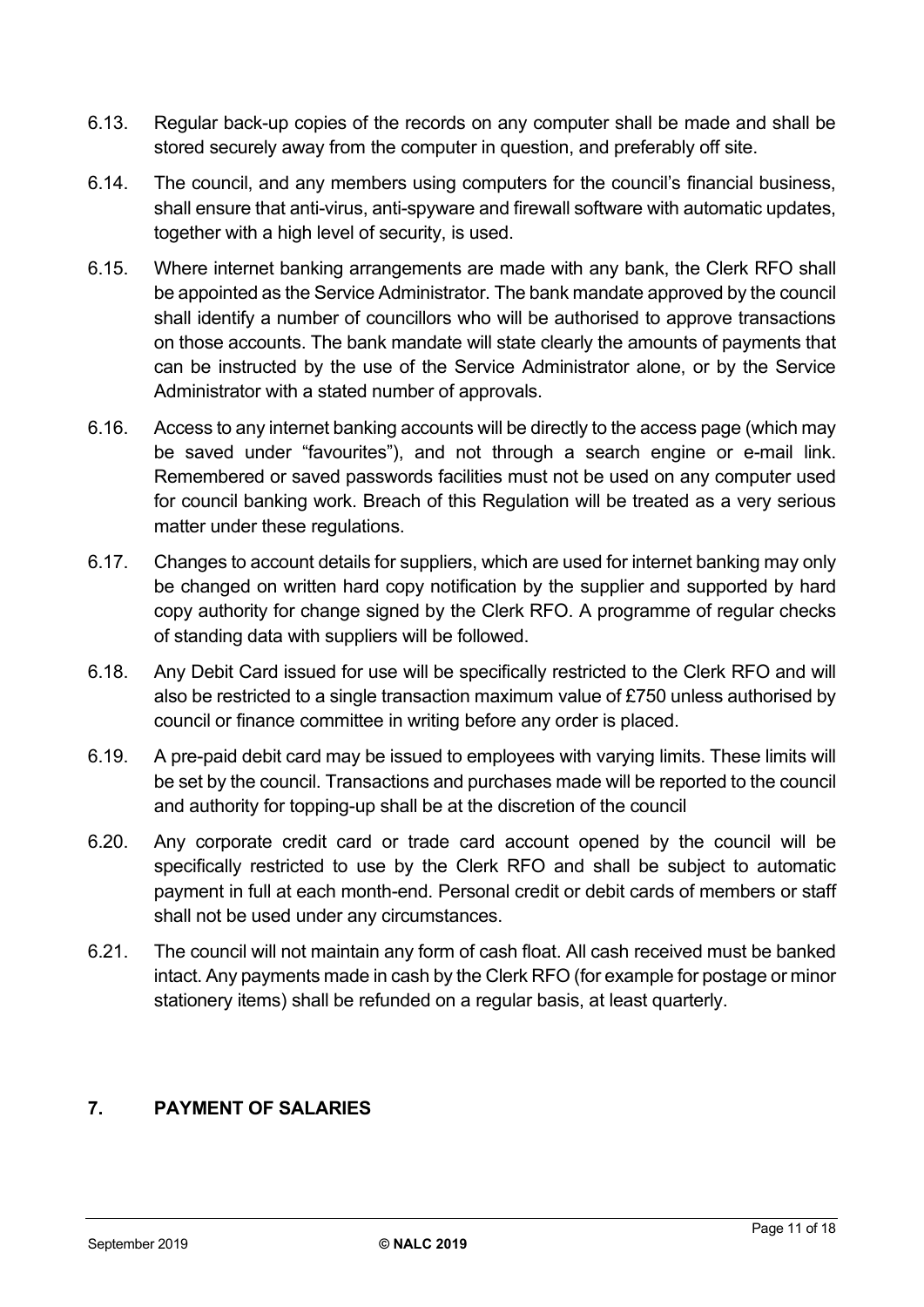- 7.1. As an employer, the council shall make arrangements to meet fully the statutory requirements placed on all employers by PAYE and National Insurance legislation. The payment of all salaries shall be made in accordance with payroll records and the rules of PAYE and National Insurance currently operating, and salary rates shall be as agreed by council, or duly delegated committee.
- 7.2. Payment of salaries and payment of deductions from salary such as may be required to be made for tax, national insurance and pension contributions, or similar statutory or discretionary deductions must be made in accordance with the payroll records and on the appropriate dates stipulated in employment contracts, provided that each payment is reported to the next available council meeting, as set out in these regulations above.
- 7.3. No changes shall be made to any employee's pay, emoluments, or terms and conditions of employment without the prior consent of the council
- 7.4. Each and every payment to employees of net salary and to the appropriate creditor of the statutory and discretionary deductions shall be recorded in a separate confidential record (confidential cash book). This confidential record is not open to inspection or review (under the Freedom of Information Act 2000 or otherwise) other than:
	- a) by any councillor who can demonstrate a need to know;
	- b) by the internal auditor;
	- c) by the external auditor; or
	- d) by any person authorised under Audit Commission Act 1998, or any superseding legislation.
- 7.5. The total of such payments in each calendar month shall be reported with all other payments as made as may be required under these Financial Regulations, to ensure that only payments due for the period have actually been paid.
- 7.6. An effective system of personal performance management should be maintained for the senior officers.
- 7.7. Any termination payments shall be supported by a clear business case and reported to the council. Termination payments shall only be authorised by council.
- 7.8. Before employing interim staff the council must consider a full business case.

#### <span id="page-11-0"></span>**8. LOANS AND INVESTMENTS**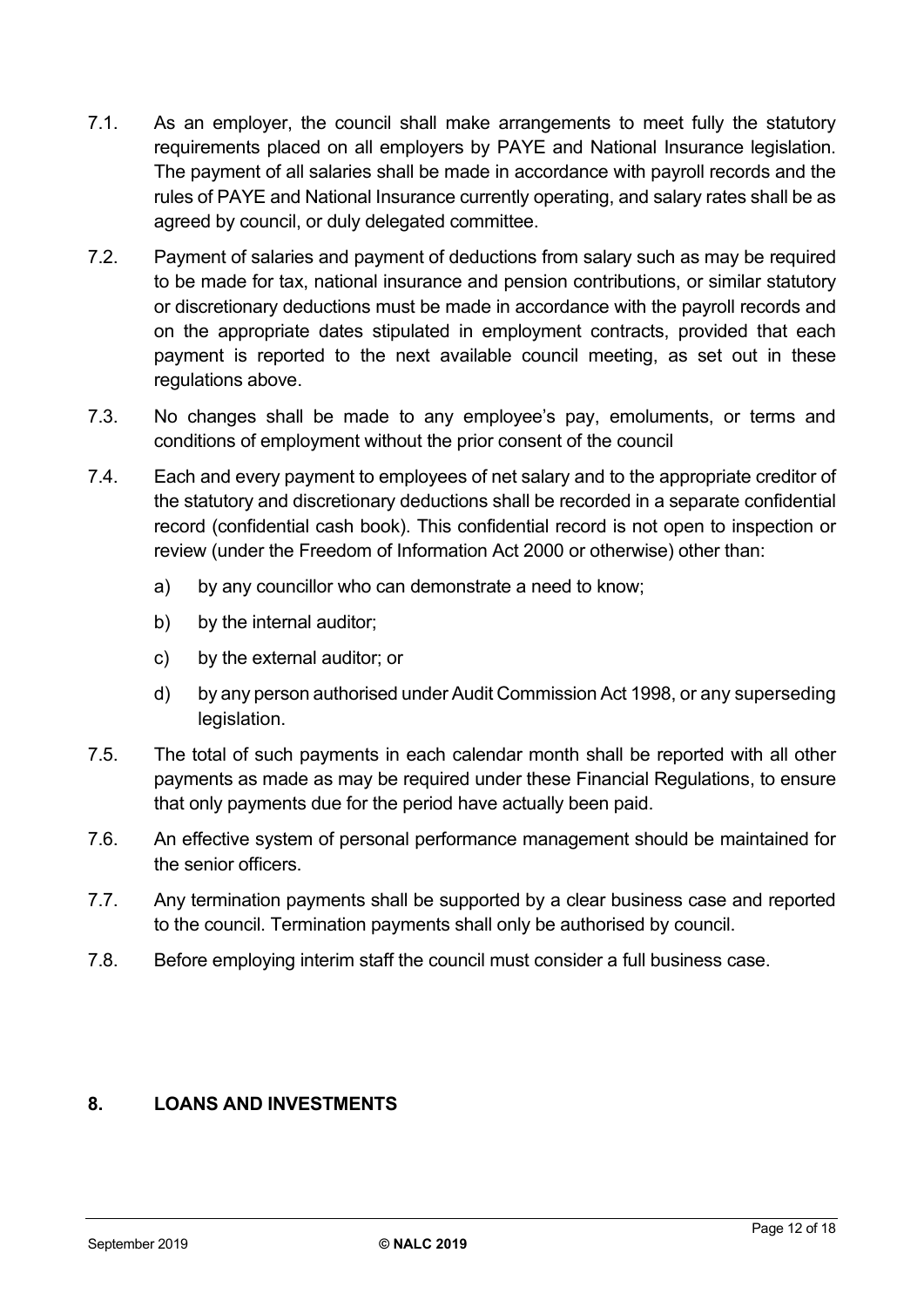- 8.1. All borrowings shall be affected in the name of the council, after obtaining any necessary borrowing approval. Any application for borrowing approval shall be approved by Council as to terms and purpose. The application for borrowing approval, and subsequent arrangements for the loan shall only be approved by full council.
- 8.2. Any financial arrangement which does not require formal borrowing approval from the Secretary of State (such as Hire Purchase or Leasing of tangible assets) shall be subject to approval by the full council. In each case a report in writing shall be provided to council in respect of value for money for the proposed transaction.
- 8.3. The council will arrange with the council's banks and investment providers for the sending of a copy of each statement of account to the Chairman of the council at the same time as one is issued to the Clerk or RFO.
- 8.4. All loans and investments shall be negotiated in the name of the council and shall be for a set period in accordance with council policy.
- 8.5. The council shall consider the need for an Investment Strategy and Policy which, if drawn up, shall be in accordance with relevant regulations, proper practices and guidance. Any Strategy and Policy shall be reviewed by the council at least annually.
- 8.6. All investments of money under the control of the council shall be in the name of the council.
- 8.7. All investment certificates and other documents relating thereto shall be retained in the custody of the RFO.
- 8.8. Payments in respect of short term or long-term investments, including transfers between bank accounts held in the same bank, or branch, shall be made in accordance with Regulation 5 (Authorisation of payments) and Regulation 6 (Instructions for payments).

### <span id="page-12-0"></span>**9. INCOME**

- 9.1. The collection of all sums due to the council shall be the responsibility of and under the supervision of the RFO.
- 9.2. Particulars of all charges to be made for work done, services rendered or goods supplied shall be agreed annually by the council, notified to the RFO and the RFO shall be responsible for the collection of all accounts due to the council.
- 9.3. The council will review all fees and charges at least annually, following a report of the Clerk.
- 9.4. Any sums found to be irrecoverable and any bad debts shall be reported to the council and shall be written off in the year.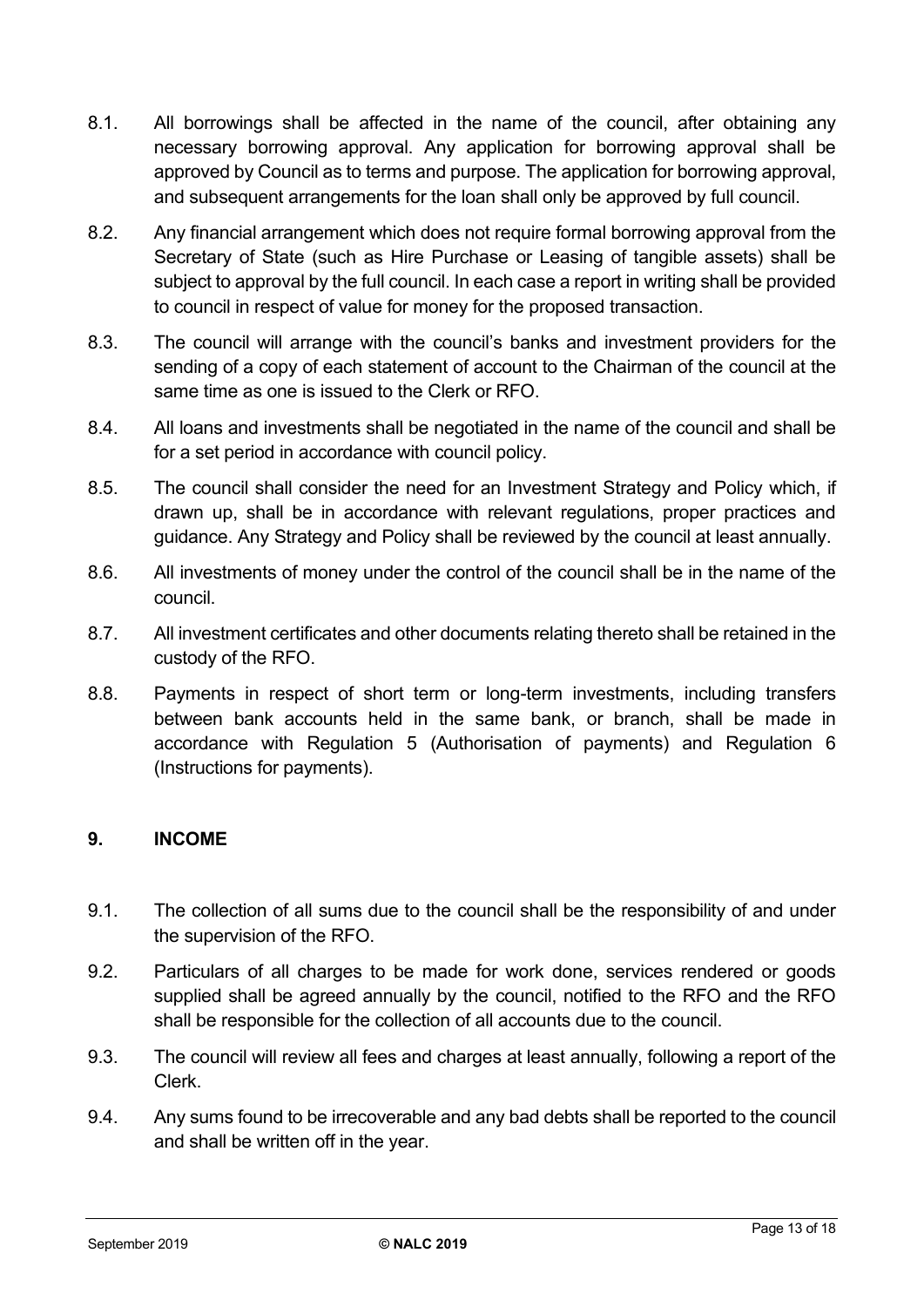- 9.5. All sums received on behalf of the council shall be banked intact as directed by the RFO. In all cases, all receipts shall be deposited with the council's bankers with such frequency as the RFO considers necessary.
- 9.6. The origin of each receipt shall be entered on the paying-in slip.
- 9.7. Personal cheques shall not be cashed out of money held on behalf of the council.
- 9.8. The RFO shall promptly complete any VAT Return that is required. Any repayment claim due in accordance with VAT Act 1994 section 33 shall be made at least annually coinciding with the financial year end.
- 9.9. Where any significant sums of cash are regularly received by the council, the RFO shall take such steps as are agreed by the council to ensure that more than one person is present when the cash is counted in the first instance, that there is a reconciliation to some form of control such as ticket issues, and that appropriate care is taken in the security and safety of individuals banking such cash.

### <span id="page-13-0"></span>**10. ORDERS FOR WORK, GOODS AND SERVICES**

- 10.1. An official order or letter shall be issued for all work, goods and services unless a formal contract is to be prepared or an official order would be inappropriate. Copies of orders shall be retained.
- 10.2. Order books shall be controlled by the RFO.
- 10.3. All members and officers are responsible for obtaining value for money at all times. An officer issuing an official order shall ensure as far as reasonable and practicable that the best available terms are obtained in respect of each transaction, usually by obtaining three or more quotations or estimates from appropriate suppliers, subject to any *de minimis* provisions in Regulation 11.1 below.
- 10.4. A member may not issue an official order or make any contract on behalf of the council.
- 10.5. The RFO shall verify the lawful nature of any proposed purchase before the issue of any order, and in the case of new or infrequent purchases or payments, the RFO shall ensure that the statutory authority shall be reported to the meeting at which the order is approved so that the minutes can record the power being used.

#### <span id="page-13-1"></span>**11. CONTRACTS**

11.1. Procedures as to contracts are laid down as follows: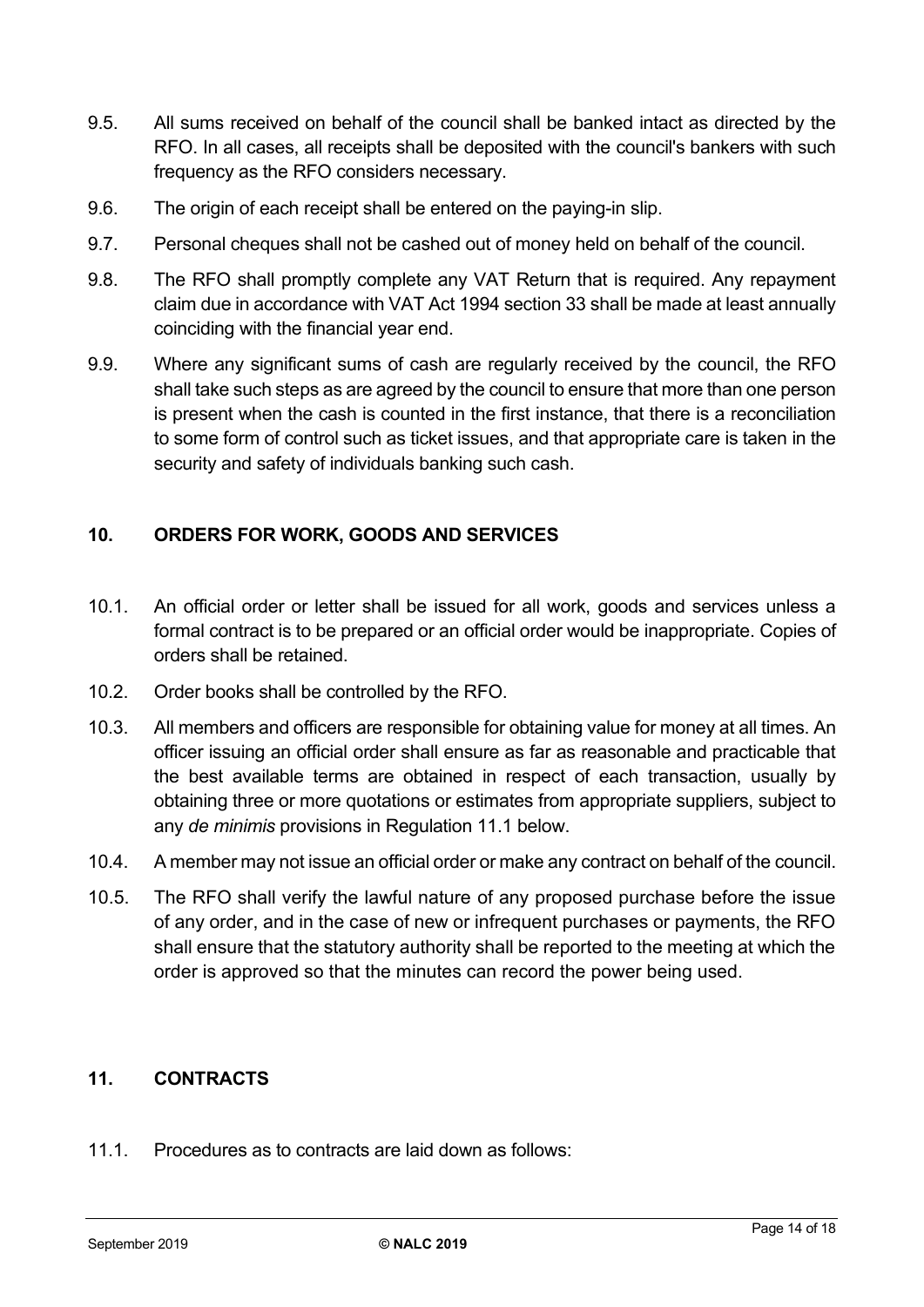- a. Every contract shall comply with these financial regulations, and no exceptions shall be made otherwise than in an emergency provided that this regulation need not apply to contracts which relate to items (i) to (vi) below:
	- i. for the supply of gas, electricity, water, sewerage and telephone services;
	- ii. for specialist services such as are provided by legal professionals acting in disputes;
	- iii. for work to be executed or goods or materials to be supplied which consist of repairs to or parts for existing machinery or equipment or plant;
	- iv. for work to be executed or goods or materials to be supplied which constitute an extension of an existing contract by the council;
	- v. for additional audit work of the external auditor up to an estimated value of £500 (in excess of this sum the Clerk RFO shall act after consultation with the Chairman and Vice Chairman of council); and
	- vi. for goods or materials proposed to be purchased which are proprietary articles and / or are only sold at a fixed price.
- b. Where the council intends to procure or award a public supply contract, public service contract or public works contract as defined by The Public Contracts Regulations 2015 ("the Regulations") which is valued at £25,000 or more, the council shall comply with the relevant requirements of the Regulations<sup>2</sup>.
- c. The full requirements of The Regulations, as applicable, shall be followed in respect of the tendering and award of a public supply contract, public service contract or public works contractwhich exceed thresholds in The Regulations set by the Public Contracts Directive 2014/24/EU (which may change from time to  $time)^3$ .
- d. When applications are made to waive financial regulations relating to contracts to enable a price to be negotiated without competition the reason shall be embodied in a recommendation to the council.
- e. Such invitation to tender shall state the general nature of the intended contract and the Clerk shall obtain the necessary technical assistance to prepare a specification in appropriate cases. The invitation shall in addition state that tenders must be addressed to the Clerk in the ordinary course of post. Each tendering firm shall be supplied with a specifically marked envelope in which the tender is to be sealed and remain sealed until the prescribed date for opening tenders for that contract.

<sup>&</sup>lt;sup>2</sup> The Regulations require councils to use the Contracts Finder website to advertise contract opportunities,

set out the procedures to be followed in awarding new contracts and to publicise the award of new contracts <sup>3</sup> Thresholds currently applicable are:

a. For public supply and public service contracts 209,000 Euros (£ 181,302)

b. For public works contracts 5,225,000 Euros (£ 4,551,413)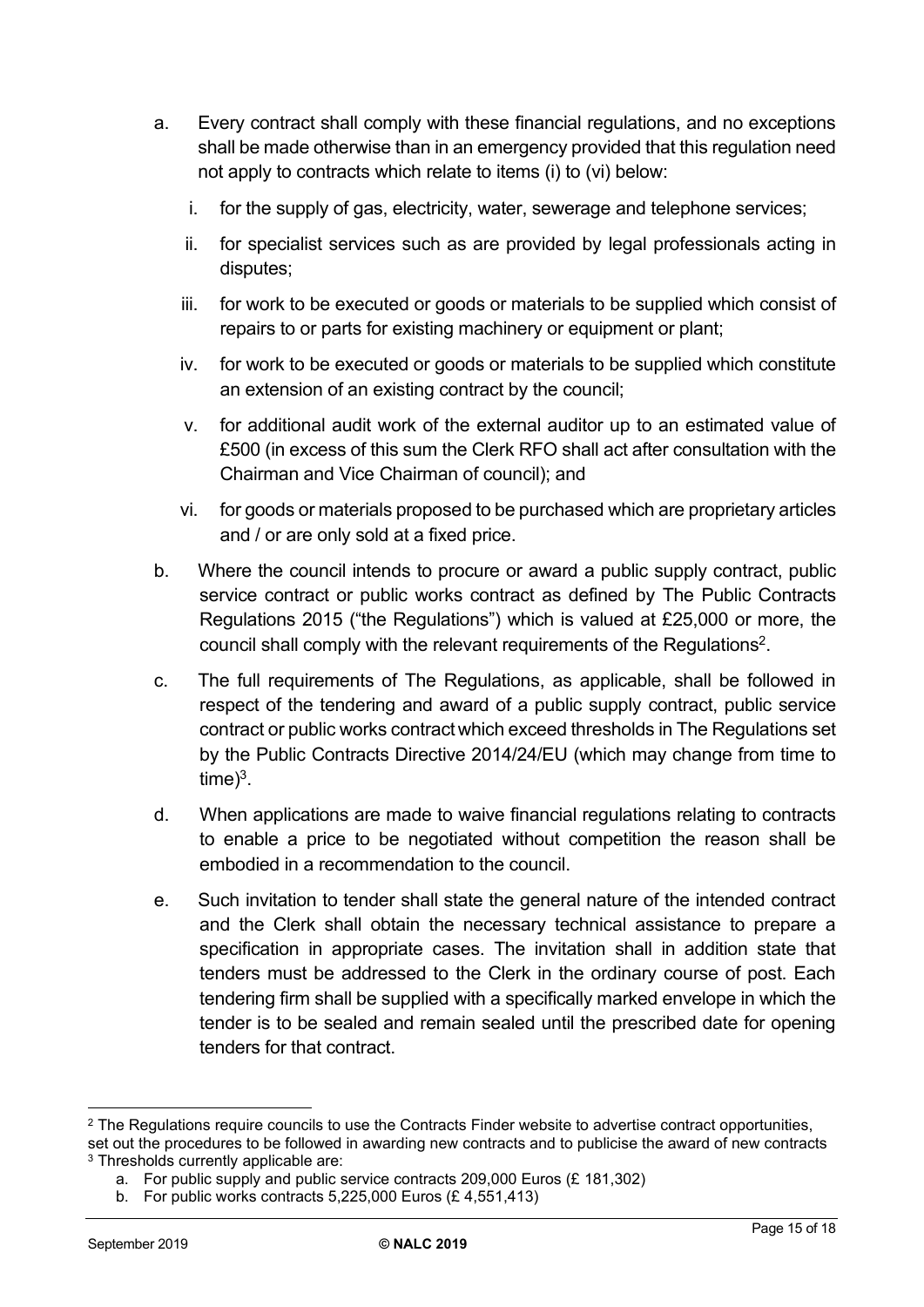- f. All sealed tenders shall be opened at the same time on the prescribed date by the Clerk in the presence of at least one member of council.
- g. Any invitation to tender issued under this regulation shall be subject to Standing Orders 18 d<sup>4</sup> and shall refer to the terms of the Bribery Act 2010.
- h. When it is to enter into a contract of less than £25,000 in value for the supply of goods or materials or for the execution of works or specialist services other than such goods, materials, works or specialist services as are excepted as set out in paragraph (a) the Clerk RFO shall obtain 3 quotations (priced descriptions of the proposed supply); where the value is below £3,000 and above £100 the Clerk RFO shall strive to obtain 3 estimates. Otherwise, Regulation 10.3 above shall apply.
	- i. The council shall not be obliged to accept the lowest or any tender, quote or estimate.
	- j. Should it occur that the council, or duly delegated committee, does not accept any tender, quote or estimate, the work is not allocated and the council requires further pricing, provided that the specification does not change, no person shall be permitted to submit a later tender, estimate or quote who was present when the original decision making process was being undertaken.

# <span id="page-15-0"></span>**12. PAYMENTS UNDER CONTRACTS FOR BUILDING OR OTHER CONSTRUCTION WORKS**

- 12.1. Payments on account of the contract sum shall be made within the time specified in the contract by the RFO upon authorised certificates of the architect or other consultants engaged to supervise the contract (subject to any percentage withholding as may be agreed in the particular contract).
- 12.2. Where contracts provide for payment by instalments the RFO shall maintain a record of all such payments. In any case where it is estimated that the total cost of work carried out under a contract, excluding agreed variations, will exceed the contract sum of 5% or more a report shall be submitted to the council.
- 12.3. Any variation to a contract or addition to or omission from a contract must be approved by the council and Clerk to the contractor in writing, the council being informed where the final cost is likely to exceed the financial provision.

# <span id="page-15-1"></span>**13. ASSETS, PROPERTIES AND ESTATES**

<sup>4</sup> Based on NALC's Model Standing Order 18d ©NALC 2018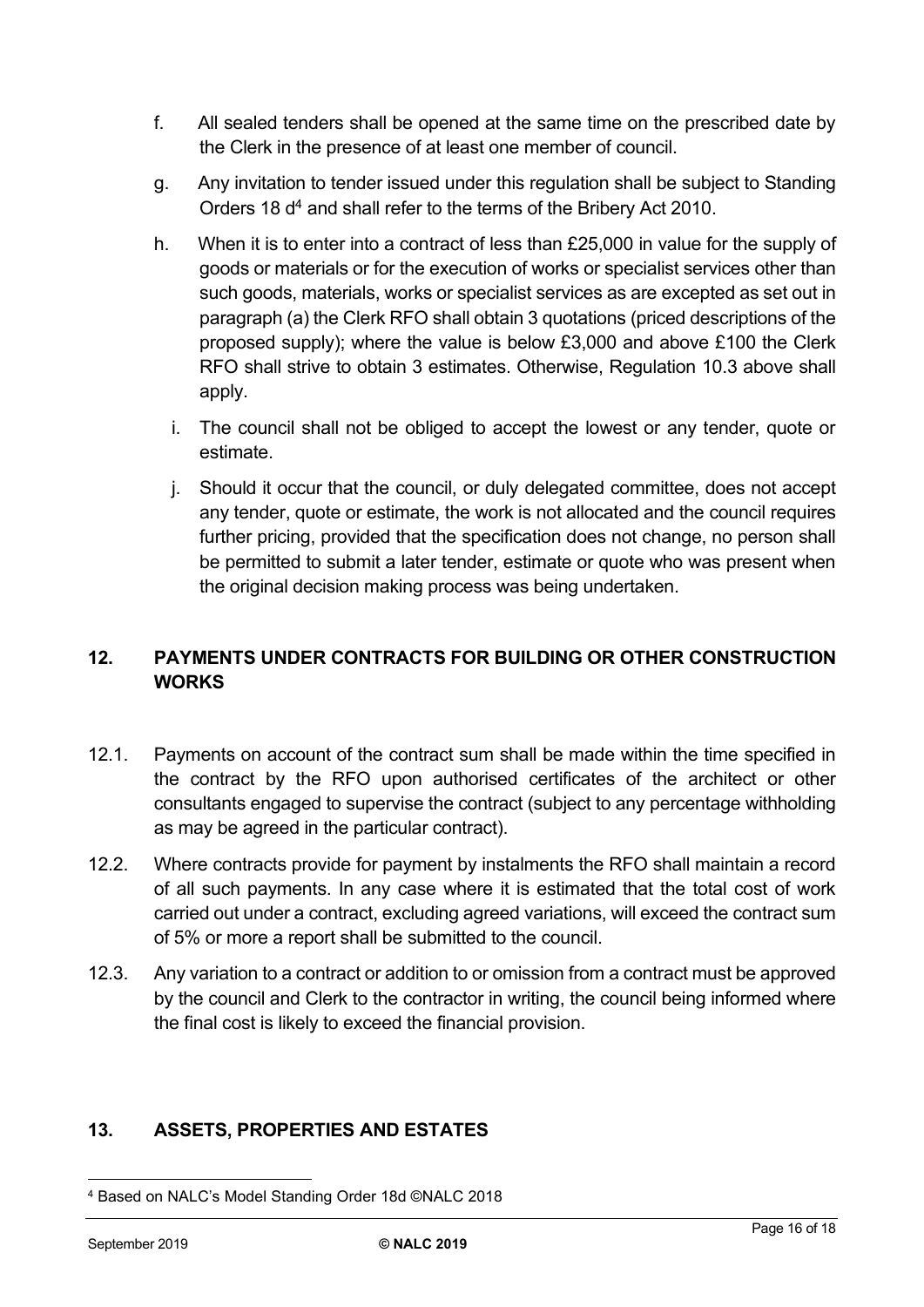- 13.1. The Clerk shall make appropriate arrangements for the custody of all title deeds and Land Registry Certificates of properties held by the council. The RFO shall ensure a record is maintained of all properties held by the council, recording the location, extent, plan, reference, purchase details, nature of the interest, tenancies granted, rents payable and purpose for which held in accordance with Accounts and Audit Regulations.
- 13.2. No tangible moveable property shall be purchased or otherwise acquired, sold, leased or otherwise disposed of, without the authority of the council, together with any other consents required by law, save where the estimated value of any one item of tangible movable property does not exceed £250.
- 13.3. No real property (interests in land) shall be sold, leased or otherwise disposed of without the authority of the council, together with any other consents required by law. In each case a report in writing shall be provided to council in respect of valuation and surveyed condition of the property (including matters such as planning permissions and covenants) together with a proper business case (including an adequate level of consultation with the electorate).
- 13.4. No real property (interests in land) shall be purchased or acquired without the authority of the full council. In each case a report in writing shall be provided to council in respect of valuation and surveyed condition of the property (including matters such as planning permissions and covenants) together with a proper business case (including an adequate level of consultation with the electorate).
- 13.5. Subject only to the limit set in Regulation 14.2 above, no tangible moveable property shall be purchased or acquired without the authority of the full council. In each case a report in writing shall be provided to council with a full business case.
- 13.6. The RFO shall ensure that an appropriate and accurate Register of Assets and Investments is kept up to date. The continued existence of tangible assets shown in the Register shall be verified at least annually, possibly in conjunction with a health and safety inspection of assets.

### <span id="page-16-0"></span>**14. INSURANCE**